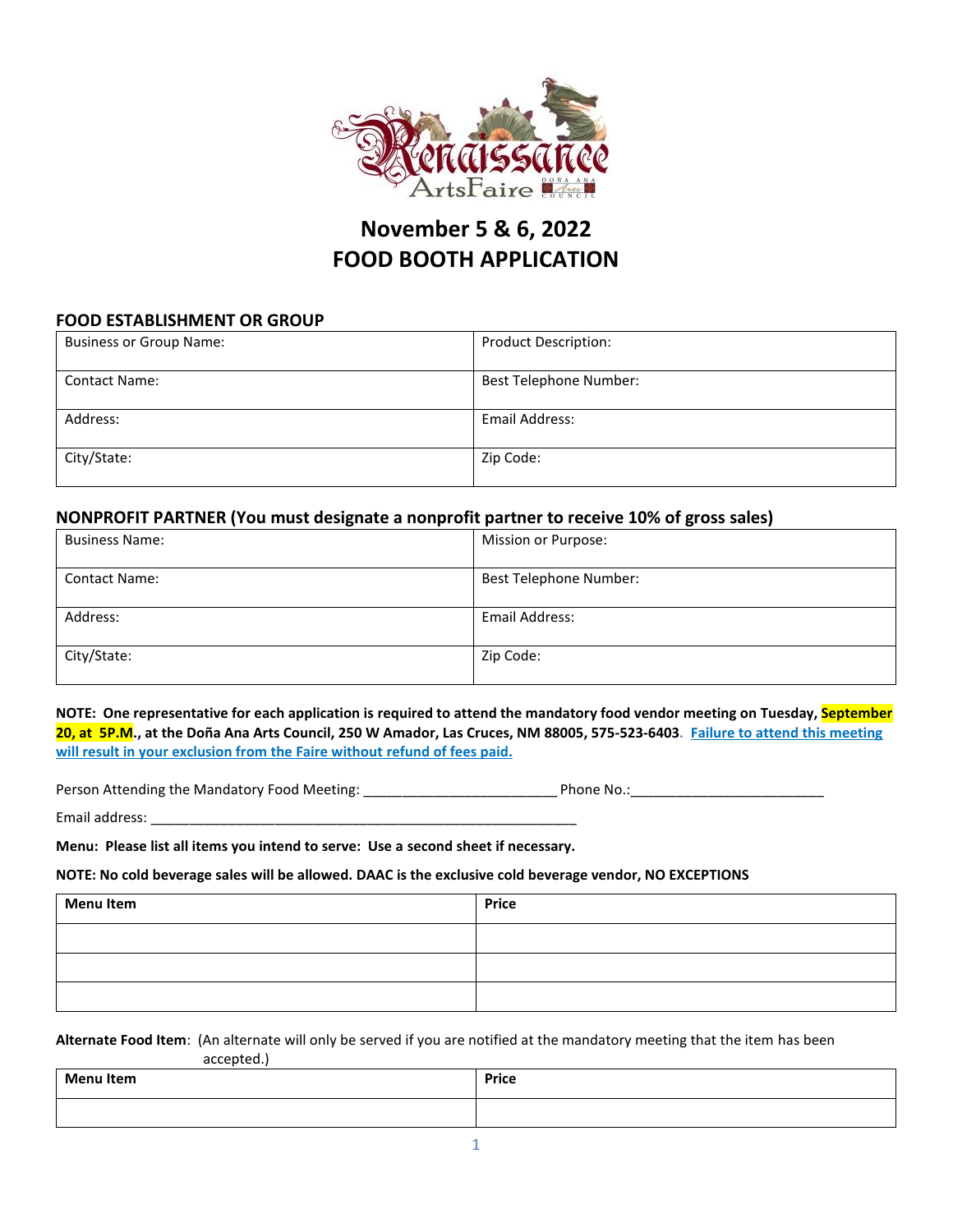**FEES:**

|                         | \$35.00 Application fee                                                                                     |
|-------------------------|-------------------------------------------------------------------------------------------------------------|
|                         | \$325.00 12 x 12 space without electricity                                                                  |
|                         | \$400.00 for oversize space without electricity (Oversize is no larger than 216 Sq. Ft Total)               |
|                         | \$475.00 for oversize space in excess of 216 SF total without electricity.                                  |
|                         | \$375.00 12 x 12 space with electricity                                                                     |
|                         | \$450.00 Oversize space with electricity (Oversize is no larger than 216 Sq. Ft Total)                      |
|                         | \$675.00 Oversize space in excess of 216 Sq. Ft. total with electricity                                     |
|                         | \$50.00 Decoration deposit is required and you must pay in the form of a check, separate from the booth     |
|                         | payment. DAAC will return checks uncashed to all food vendors who comply to decoration requirement.         |
|                         | \$50.00 Cleaning deposit also paid by separate check. DAAC will return checks uncashed to all food          |
|                         | vendors whose space is properly cleaned).                                                                   |
|                         | \$125.00 for General Liability Insurance or proof of insurance naming DAAC and the City of Las Cruces as an |
|                         | additional insured parties. Attach proof of insurance to this application if applicable.                    |
| <b>IMPORTANT DATES:</b> |                                                                                                             |
| <b>Aug.15</b>           | Deadline for application and application fee                                                                |
| <b>Aug 15</b>           | Notification to ALL food vendor applicants of acceptance/rejection                                          |
| <b>Aug.22</b>           | <b>Accept Invitation deadline</b>                                                                           |
| Sep 4                   | Payment deadline all booth fees                                                                             |
| Sep 20                  | <b>Mandatory Food vendor meeting 5:00 pm</b>                                                                |

- **Nov 4 Set up food booth at Young Park - 7 am to 12 noon**
- **Nov 5 Faire hours: 10 am to 5 pm**
- **Nov 6 Faire hours: 10 am to 4 pm**
- **Nov 6 Take down of booths after 4 pm**

#### **Electrical Needs for Equipment**

Please list all electrical equipment and wattage to be used. BE ACCURATE! Participants will be responsible for providing a heavy-duty three-prong extension cord using appropriate wire. Failure to list all equipment will result in your inability to use that equipment.

| <b>Type of Equipment</b> | <b>How Many</b> | <b>Total Wattage</b> |
|--------------------------|-----------------|----------------------|
|                          |                 |                      |
|                          |                 |                      |
|                          |                 |                      |

Do you Require 220? \_\_\_\_\_\_\_ Yes \_\_\_\_\_\_\_\_ No

**Décor: You are required to decorate your booth with a Renaissance theme. Describe the plans for your Booth and include a photo**:

\_\_\_\_\_\_\_\_\_\_\_\_\_\_\_\_\_\_\_\_\_\_\_\_\_\_\_\_\_\_\_\_\_\_\_\_\_\_\_\_\_\_\_\_\_\_\_\_\_\_\_\_\_\_\_\_\_\_\_\_\_\_\_\_\_\_\_\_\_\_\_\_\_\_\_\_\_\_\_\_\_\_\_\_\_\_\_\_\_\_\_\_\_\_\_\_\_\_\_\_\_\_\_\_\_\_\_ \_\_\_\_\_\_\_\_\_\_\_\_\_\_\_\_\_\_\_\_\_\_\_\_\_\_\_\_\_\_\_\_\_\_\_\_\_\_\_\_\_\_\_\_\_\_\_\_\_\_\_\_\_\_\_\_\_\_\_\_\_\_\_\_\_\_\_\_\_\_\_\_\_\_\_\_\_\_\_\_\_\_\_\_\_\_\_\_\_\_\_\_\_\_\_\_\_\_\_\_\_\_\_\_\_\_\_

**Admission/Volunteers:** A maximum of 10 volunteers per day will be permitted at no charge. Volunteers should enter through

Volunteer Entrance and sign in under Food Vendor name.

Total number of volunteers who will work in the booth each day.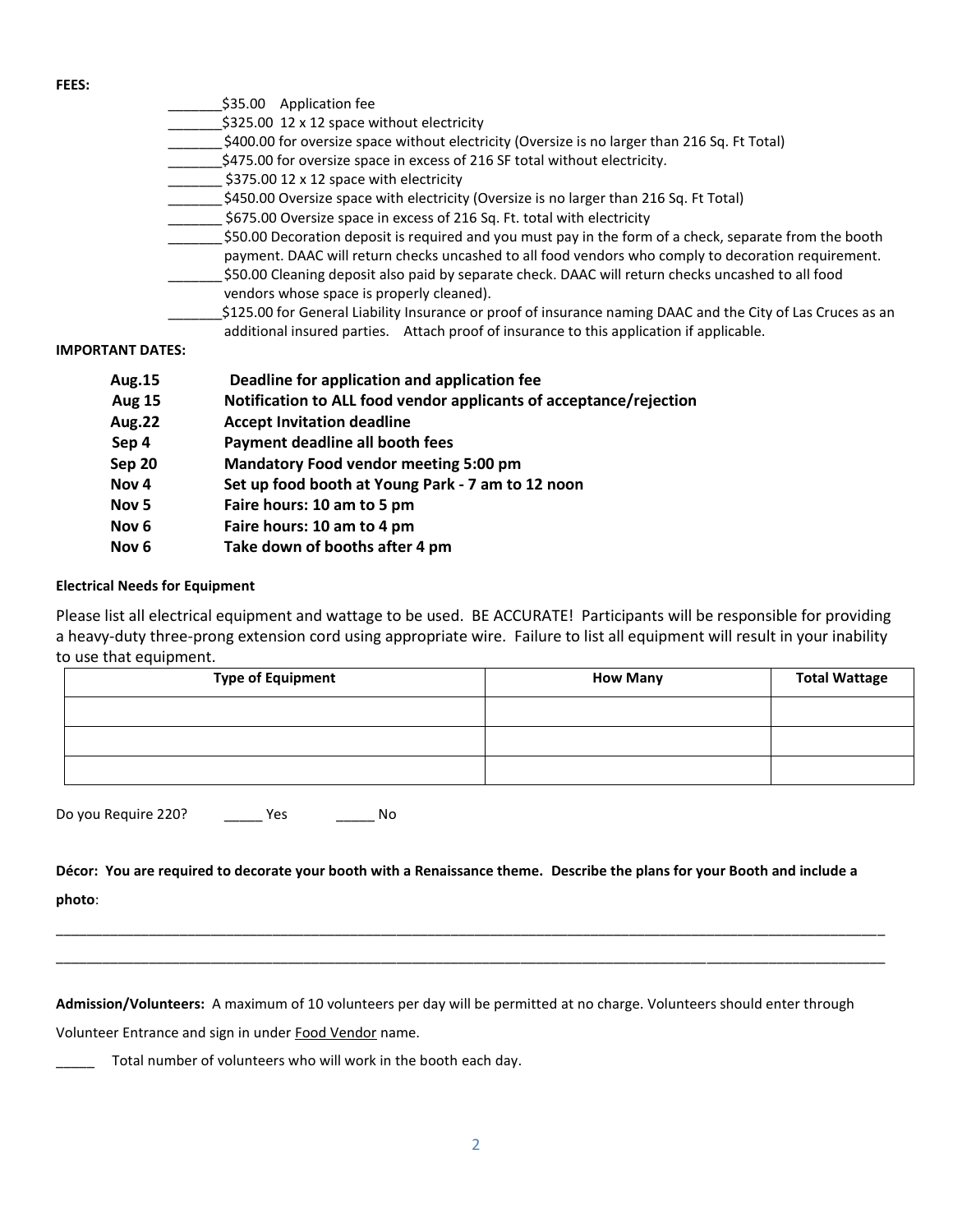### **Space/Area Dimension**

Sketch your food booth structure with dimensions. Be sure to locate **the trailer hitch and length of the hitch.** Then sketch ALL items that will be outside your food booth structure. Show the overall dimensions of the entire food booth area. Accurate information is extremely important for placing food booths.

Left Side \_\_\_\_\_\_\_ Ft Back \_\_\_\_\_\_\_\_ Ft Right Side \_\_\_\_\_\_\_ Ft Serving Side \_\_\_\_\_\_\_ Ft